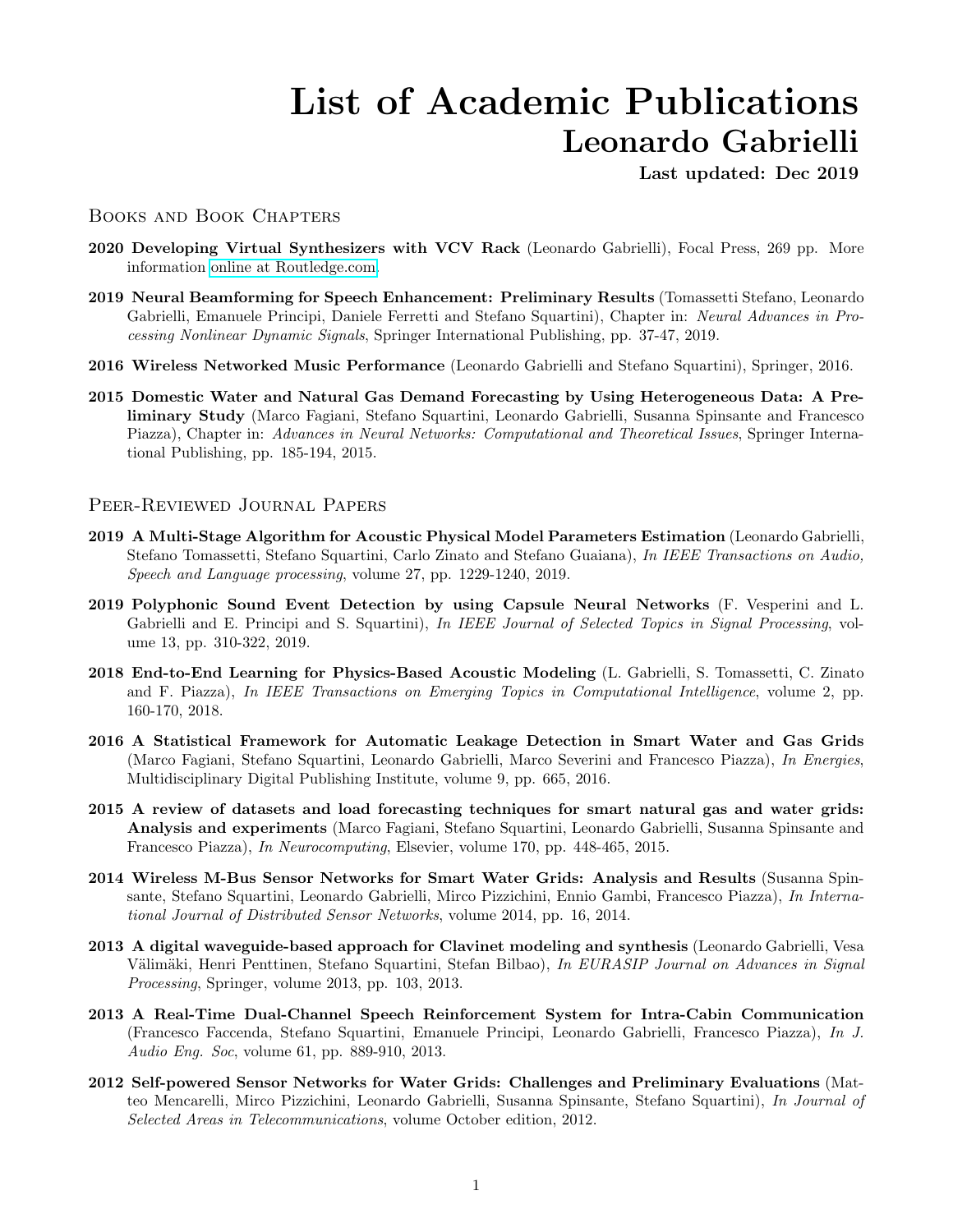- 2011 Adaptive linear prediction filtering in DWT domain for real-time musical onset detection (L. Gabrielli, F. Piazza, S. Squartini), In EURASIP Journal on Advances in Signal Processing, volume 2011, 2011.
- Invited Talks, Keynotes and Lectures
- 2019 From Le Marche to MARS: a journey through accordions, synthesizers and computer music (L. Gabrielli), invited keynote at the International CSound Conference (ICSC), September 2019, Cagli, Italy
- 2018 Rima Glottidis: Experimenting Generative Raw Audio Synthesis for a Sound Installation (L. Gabrielli), invited lecture at the XXII Colloquium of Musical Informatics (CIM), November 2018, Udine, Italy
- 2017 The recent shift in Machine Hearing: from Engineered Features to Time-Domain Raw Audio **Processing** (L. Gabrielli), invited lecture at the 8th International Temporal Design Symposium, September 2017, Bologna, Italy
- 2015 La famiglia IEEE 802.11 per la musica Live (L. Gabrielli), *invited talk at the technical symposium* "Senza Fili" with the patronage of the Italian section of the Audio Engineering Society, November 2015, Milan, Italy
- 2015 WeMUST: novel opportunities for networked performance (L. Gabrielli), invited talk at the Music Tech Fest, September 2015, Lubljana, Slovenia

## Conference Papers

- 2019 Processing Acoustic Data with Siamese Neural Networks for Enhanced Road Roughness Classification (L. Gabrielli, L. Ambrosini, F. Vesperini, V. Bruschi, S. Squartini and L. Cattani), In 2019 International Joint Conference on Neural Networks (IJCNN), pp. 1-7, 2019.
- 2019 Towards the Design of a Machine Learning-based Consumer Healthcare Platform powered by Electronic Health Records and measurement of Lifestyle through Smartphone Data (A. Ferri, R. Rosati, M. Bernardini, L. Gabrielli, S. Casaccia, L. Romeo, A. Monteriù, E. Frontoni), In 23rd IEEE International Symposium on Consumer Technologies (ISCT), pp. 37-40, 2019.
- 2019 Detecting Road Surface Wetness Using Microphones and Convolutional Neural Networks (G. Pepe, L. Gabrielli, L. Ambrosini, S. Squartini and L. Cattani), In Audio Engineering Society Convention 146, 2019.
- 2018 Snore Sounds Excitation Localization by Using Scattering Transform and Deep Neural Networks (F. Vesperini and A. Galli and L. Gabrielli and E. Principi), In 2018 International Joint Conference on Neural Networks (IJCNN), volume , pp. 1-8, 2018.
- 2018 Hierarchic Conv Nets Framework for Rare Sound Event Detection (F. Vesperini and D. Droghini and E. Principi and L. Gabrielli), In 2018 26th European Signal Processing Conference (EUSIPCO), volume , pp. 1497-1501, 2018.
- 2018 Deep Learning for Timbre Modification and Transfer: An Evaluation Study (Leonardo Gabrielli, Carmine Emanuele Cella, Fabio Vesperini, Diego Droghini, Emanuele Principi and Stefano Squartini), In Audio Engineering Society Convention 144, 2018.
- 2018 Deep Neural Networks for Road Surface Roughness Classification from Acoustic Signals (Livio Ambrosini, Leonardo Gabrielli, Fabio Vesperini, Stefano Squartini and Luca Cattani), In Audio Engineering Society Convention 144, 2018.
- 2017 Introducing Deep Machine Learning for Parameter Estimation in Physical Modelling (Leonardo Gabrielli, Stefano Tomassetti, Carlo Zinato and Stefano Squartini), In Digital Audio Effects (DAFX), 2017.
- 2015 Parallel digital signal processing for efficient piano synthesis (Leonardo Gabrielli, Stefano Zambon and Federico Fontana), In Signal Processing Conference (EUSIPCO), 2015 23rd European, pp. 2019-2022, 2015.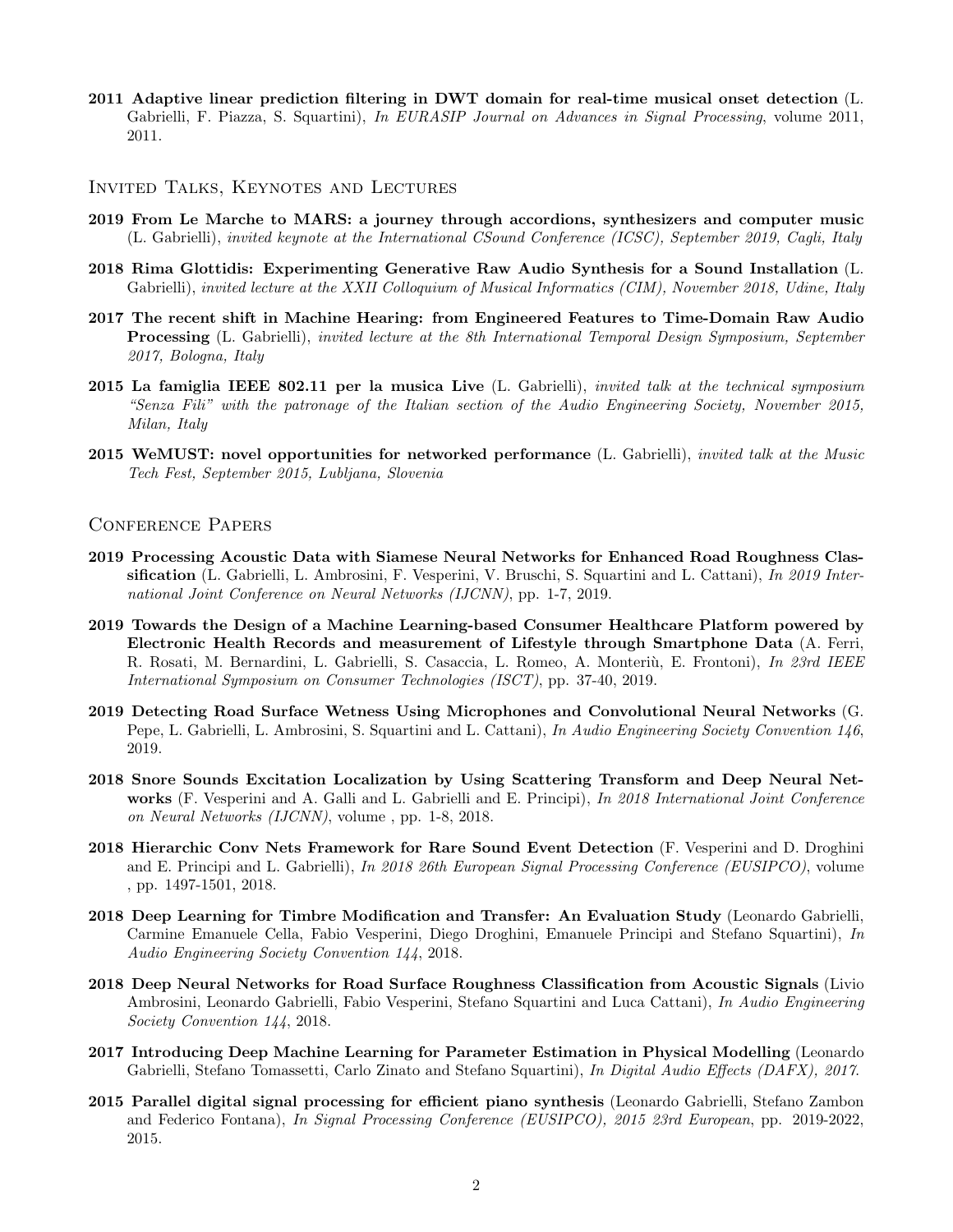- 2015 Clock Skew Compensation by Adaptive Resampling for Audio Networking (Leonardo Gabrielli, Michele Bussolotto, Stefano Squartini and Fons Adriaensen), In Audio Engineering Society Convention 138, 2015.
- 2014 A Nonlinear Second-Order Digital Oscillator for Virtual Acoustic Feedback (Leonardo Gabrielli, Marco Giobbi, Stefano Squartini, Vesa Välimäki), In ICASSP, IEEE International Conference on Acoustics, Speech and Signal Processing, 2014.
- 2014 Adaptive Digital Oscillator for Virtual Acoustic Feedback (Leonardo Gabrielli, Marco Giobbi, Stefano Squartini, Vesa Välimäki), In Audio Engineering Society 136th Convention, 2014.
- 2014 Multi-resolution Linear Prediction Based Features for Audio Onset Detection with Bidirectional LSTM Neural Networks (Erik Marchi, Giacomo Ferroni, Florian Eyben, Leonardo Gabrielli, Stefano Squartini, Bjorn Schuller), In ICASSP, IEEE International Conference on Acoustics, Speech and Signal Processing, 2014.
- 2013 Wireless M-Bus sensor nodes in smart water grids: The energy issue (S. Squartini, L. Gabrielli, M. Mencarelli, M. Pizzichini, S. Spinsante, F. Piazza), In Intelligent Control and Information Processing (ICICIP), 2013 Fourth International Conference on, pp. 614-619, 2013.
- 2013 Advancements and Performance Analysis on the Wireless Music Studio (WeMUST) framework (Leonardo Gabrielli, Stefano Squartini, Francesco Piazza), In AES 134th Convention, 2013.
- 2013 A Finite Difference Method for the Excitation of a Digital Waveguide String Model (Leonardo Gabrielli, Luca Remaggi, Stefano Squartini, Vesa Välimäki), In AES 134th Convention, 2013.
- 2013 Expressive Physical Modeling of Keyboard Instruments: From Theory to Implementation (Stefano Zambon, Leonardo Gabrielli, Balazs Bank), In Audio Engineering Society Convention 134, 2013.
- 2013 Onset Detection Exploiting Adaptive Linear Prediction Filtering in DWT Domain with Bidirectional Long Short-Term Memory Neural Networks (Giacomo Ferroni, Erik Marchi, Florian Eyben, Leonardo Gabrielli, Stefano Squartini, Björn Schuller), In ISMIR 2013, Annual Meeting of the MIREX 2013 community as part of the 14th International Conference on Music Information Retrieval, 2013.
- 2013 An Embedded-Processor Driven Test Bench for Acoustic Feedback Cancellation in Real Environments (Francesco Faccenda, Stefano Squartini, Emanuele Principi, Leonardo Gabrielli, Francesco Piazza), In Audio Engineering Society Convention 134, 2013.
- 2012 Towards a portable wireless platform for networked performance (Leonardo Gabrielli, Stefano Squartini, Francesco Piazza), In Colloqui Informatica Musicale (CIM), Trieste, 2012.
- 2012 Networked Beagleboards for Wireless Music Applications (L. Gabrielli, S. Squartini, E. Principi, F. Piazza), In EDERC 2012, 2012.
- 2012 Streaming audio Real-Time per applicazioni musicali sulla piattaforma BeagleBoardTowards (Leonardo Gabrielli, Stefano Squartini, Emanuele Principi, Francesco Piazza), In Conferenza sul Software Libero (ConfSL), Ancona, 2012.
- **2012 A pickup model for the Clavinet** (L. Remaggi, L. Gabrielli, R.C. de Paiva, V. Välimäki, S. Squartini), In DAFx-2012 (Digital Audio Effects), York, UK, 2012.
- 2012 The Yin Yang Theory in Sound and Music: a First Exploration  $(L. Gabrielli, D. Gabrielli)$ ,  $In$ International Computer Music Conference, 2012.
- 2012 Ibrida: A New DWT-Domain Sound Hybridization Tool (L. Gabrielli, S. Squartini), In  $45th$  AES International Conference, 2012.
- 2011 Real-time emulation of the Clavinet (L. Gabrielli, V. Välimäki, S. Bilbao), In International Computer Music Conference, 2011.
- 2011 A Subjective Validation Method for Musical Instrument Emulation (L. Gabrielli, S. Squartini, V. Välimäki), In 131st Audio Eng. Soc. Convention, New York, 2011.